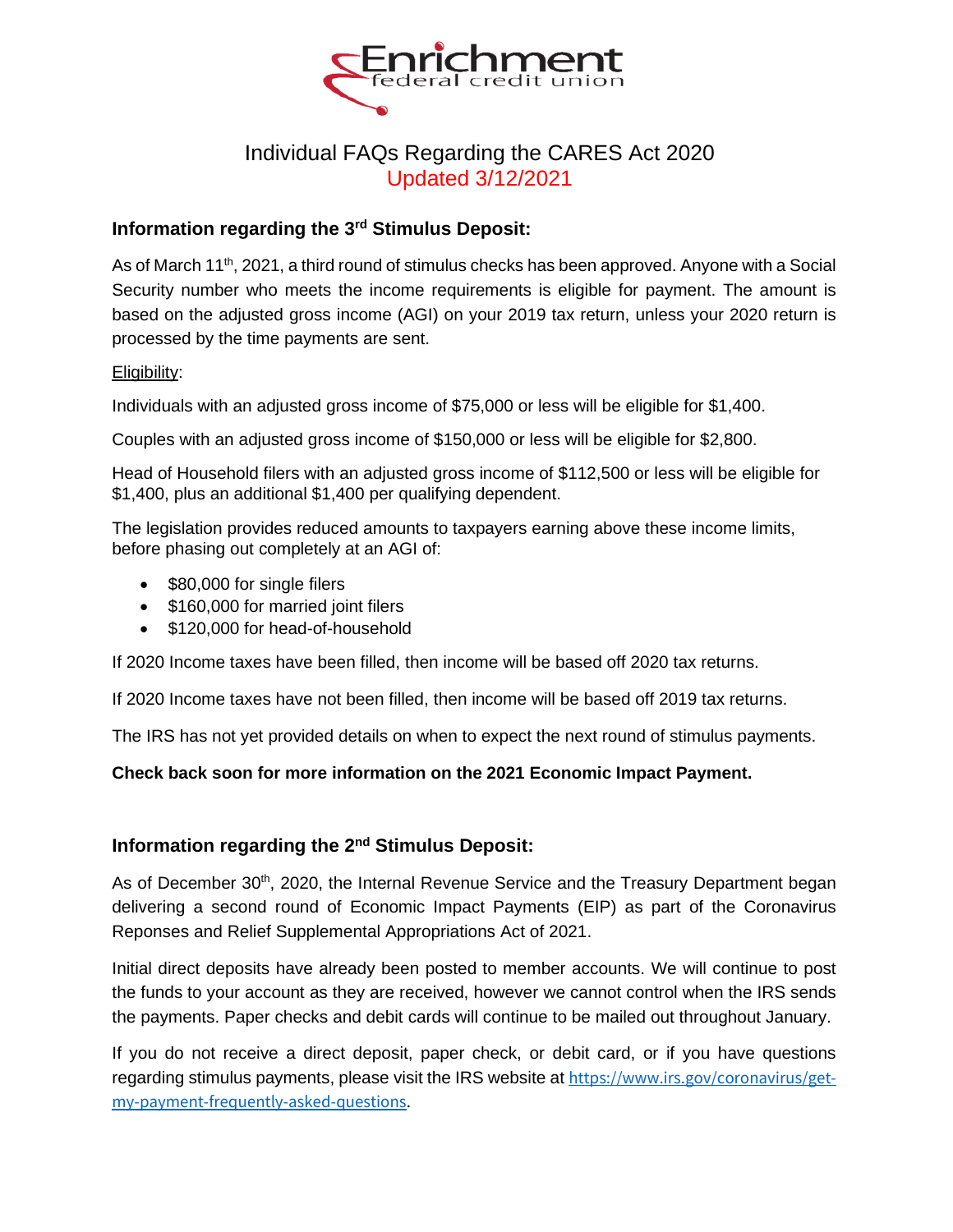For individuals who's deposit was sent to the tax preparer in error, and the tax preparer returned the deposit back to the IRS, the IRS will send a one-time reissue of the 2<sup>nd</sup> stimulus deposit by ACH deposit and paper checks between January 29<sup>th</sup> and February 3<sup>rd</sup>. The "Get My Payment" tool will be updated January 29<sup>th</sup> to reflect this change for anyone affected.

# **What you need to know:**

- Payments are automatic for anyone who successfully registered for the first payment online at IRS.gov using the agency's Non-Filers tool by November 21, 2020 or who submitted a simplified tax return that has been processed by the IRS.
- People can check the status of their first payments by using the Get My Payment tool, available in English and Spanish only on IRS.gov. The tool is being updated with new information, and the IRS anticipates the tool will be available again in a few days for taxpayers.
- Anyone who received the first round of payments earlier this year but doesn't receive a payment via direct deposit will generally receive a check or, in some instances, a debit card. Some people who received a paper check last time might receive a debit card this time, and some people who received a debit card last time may receive a paper check.
- IRS and Treasury urge eligible people who don't receive a direct deposit to watch their mail carefully during this period for a check or an Economic Impact Payment card, which is sponsored by the Treasury Department's Bureau of the Fiscal Service and is issued by Treasury's financial agent, MetaBank®, N.A. The Economic Impact Payment Card will be sent in a white envelope that prominently displays the U.S. Department of the Treasury seal. It has the Visa name on the front of the Card and the issuing bank, MetaBank®, N.A. on the back of the card. Information included with the card will explain that this is your Economic Impact Payment. More information about these cards is available at https://www.eipcard.com/
- The IRS reminds taxpayers that the payments are automatic, and they should not contact their financial institutions or the IRS with payment timing questions.
- Eligible individuals who did not receive an Economic Impact Payment in 2020 will be able to claim it when they file their 2020 taxes in 2021. The IRS urges taxpayers who didn't receive a payment this year to review the eligibility criteria when they file their 2020 taxes; many people, including recent college graduates, may be eligible to claim it. People will see the Economic Impact Payments (EIP) referred to as the Recovery Rebate Credit (RRC) on Form 1040 or Form 1040-SR since the EIPs are an advance payment of the RRC.
- Most Social Security retirement and disability beneficiaries, railroad retirees and those receiving veterans' benefits do not need take any action to receive a payment. Earlier this year, the IRS worked directly with the relevant federal agencies to obtain the information needed to send out the new payments the same way benefits for this group are normally paid. For eligible people in this group who didn't receive a payment for any reason, they can file a 2020 tax return.
- For Social Security and other beneficiaries who received the first round of payments via Direct Express, they will receive this second payment the same way.

# **Important links:**

Get My Payment Link https://www.irs.gov/coronavirus/get-my-payment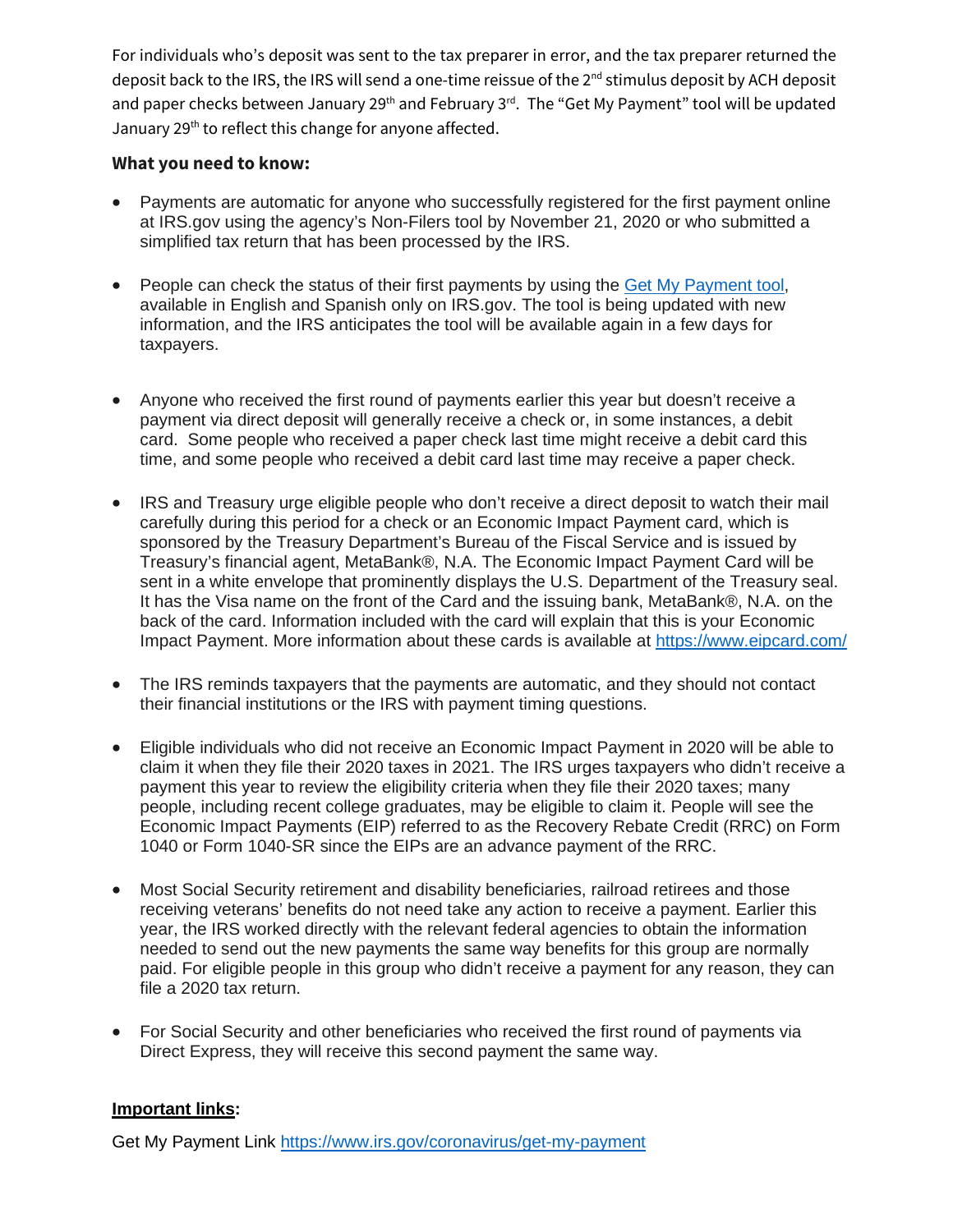As a follow up to the 1<sup>st</sup> Stimulus Deposit:

For those who received Social Security, SSI, RRB or VA benefits and have not used the Non-Filers tool to provide information on their child, they should register online by September 30<sup>th</sup> using the Non-Filers Tool. Eligible recipients can check the status of their \$500-per-child supplemental payment using the Get My Payment tool on IRS.gov. Any beneficiary who misses the September 30 deadline will need to wait until next year and claim it as a credit on their 2020 federal income tax return.

\* Projected to Direct Deposit or issue paper checks Mid October.

People with little or no income and who are not required to file tax returns should use the Non-Filers' tool – but they need to act by October  $15<sup>th</sup>$  to receive their stimulus payment this year. Eligible recipients can check the status of their \$1200 payment using the Get My Payment tool on IRS.gov. Anyone who misses the October 15 deadline will need to wait until next year and claim it as a credit on their 2020 federal income tax return. \*It did not list a projected deposit date at this time.

Spouses of deceased taxpayers. The Treasury determined that those who died before receipt of the EIP should not receive the stimulus payments. The cancellation of uncashed checks is part of this process. Some EIPs to spouses of deceased taxpayers were cancelled. The IRS is actively working on a systemic solution to reissue payments to surviving spouses of deceased taxpayers who were unable to deposit the initial EIPs paid to the deceased and surviving spouse. For EIPs that have been cancelled or returned, the surviving spouse will automatically receive their share of the EIP. (EIP=Economic Impact Payments)

Individuals who did not receive the original \$500 Child benefit from the Government should have seen those deposits on 8/5/2020. Paper checks/debit cards were mailed 8/7/2020 to the address on file with the IRS. The member can use "Get My Payment" on the IRS website to check the status of the \$500. Follow up letters are mailed to the address on file with the IRS.

*Note: If Get My Payment says your Economic Impact Payment will be issued as a check, you may instead get a debit card in a plain envelope from "Money Network Cardholder Services." If you haven't activated your card, you'll get a follow-up letter.* 

Click for a list of FAQ's on the IRS Website.

#### As of April 2020 – First Phase

The final guidelines for funding individuals have not been issued. We will update these FAQs as more information becomes available.

How much will I get?

For most adults, you'll receive \$1,200 (\$2,400 for couples that are married and filed jointly). For each qualifying child 16 and under, you will get an additional \$500. (EXAMPLE: Married couple w/ 2 kids would receive \$3,400.)

What do you mean by 'most adults'?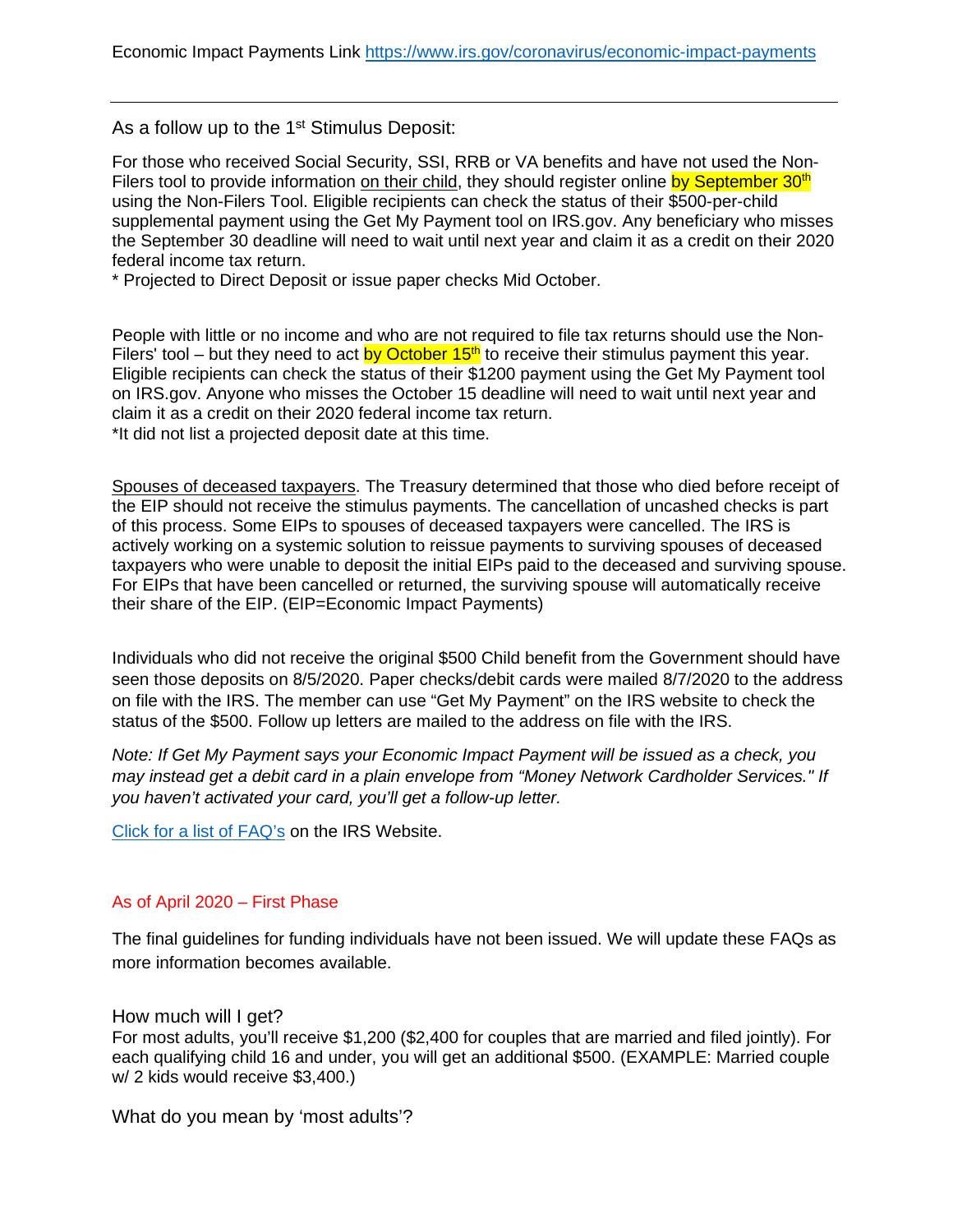The amount paid out will begin to phase out based on your adjusted gross income (AGI), as follows:

- Single, married filing separate returns, or a qualifying widow(er) when AGI reaches \$75,000.
- Married filing a joint return when AGI reaches \$150,000.
- Single parent head-of-household when AGI reaches \$112,500.

How will the phase out work?

For every \$100 that your AGI is above the threshold, the amount you'll get is reduced by \$5.

I'm a college student. Will I get any money?

It depends. If you're claimed as a dependent by somebody, then no. If not, then you should be eligible for a payment based on your filing status.

What tax year is the IRS looking at to determine amounts? They'll first look to see if you've filed for tax year 2019, and if not then they will look at your 2018 return or Social Security benefits statement.

I've not filed my 2018 or 2019 taxes; can I still receive a payment? It's possible. If you're on Social Security and don't typically need to file a return, the IRS will automatically send the money to you. If you do need to file a return, the IRS is encouraging you to hurry and at least file your 2018 return and you might get it in prior to the processing of the stimulus payment.

When will I get my money?

To check the status of your stimulus check direct deposit, visit https://www.irs.gov/coronavirus/economic-impact-payments & click "Get my Payment". You can also use this link to update direct deposit information with the IRS.

For those who did not have to file a 2018 or 2019 taxes, visit to https://www.irs.gov/coronavirus/non-filers-enter-payment-info-here & click on the Non-Filers tab to enter payment information. Exceptions may include: Social Security, Soc Sec Disability, Railroad Retirement & any survivor benefit related to these specific Government deposits.

The U.S. Department of the Treasury's Bureau of the Fiscal Service (Fiscal Service) will start printing and mailing economic impact payment checks, beginning with checks with a pay date of April 24, 2020, and weekly thereafter. Checks will be mailed daily beginning on Saturday, April 18, 2020, until the checks are delivered, with twice daily mail pick-ups beginning Monday, April 20, 2020. Estimated check volume is approximately 5 to 7 million checks per week.

# Do I have to do anything to get the money?

Provided you filed a 2018 or 2019 tax return, then no. The IRS should already have your credit union account information and they will disburse the funds automatically according to the directdeposit information on your latest tax return. You should receive a notice in the mail a couple weeks after the deposit is made to confirm that you did get the payment.

I'm on Social Security / disability payments each month. Will I get a stimulus payment? Yes, contingent on the filing status, AGI limit, and dependent status. If you're on Social Security and don't typically file a tax return, you won't have to now either. The IRS will use the information from your SSA-1099 and Form RRB-1099 to generate those payments.

Am I going to get this every month? No, this is a one-time payment.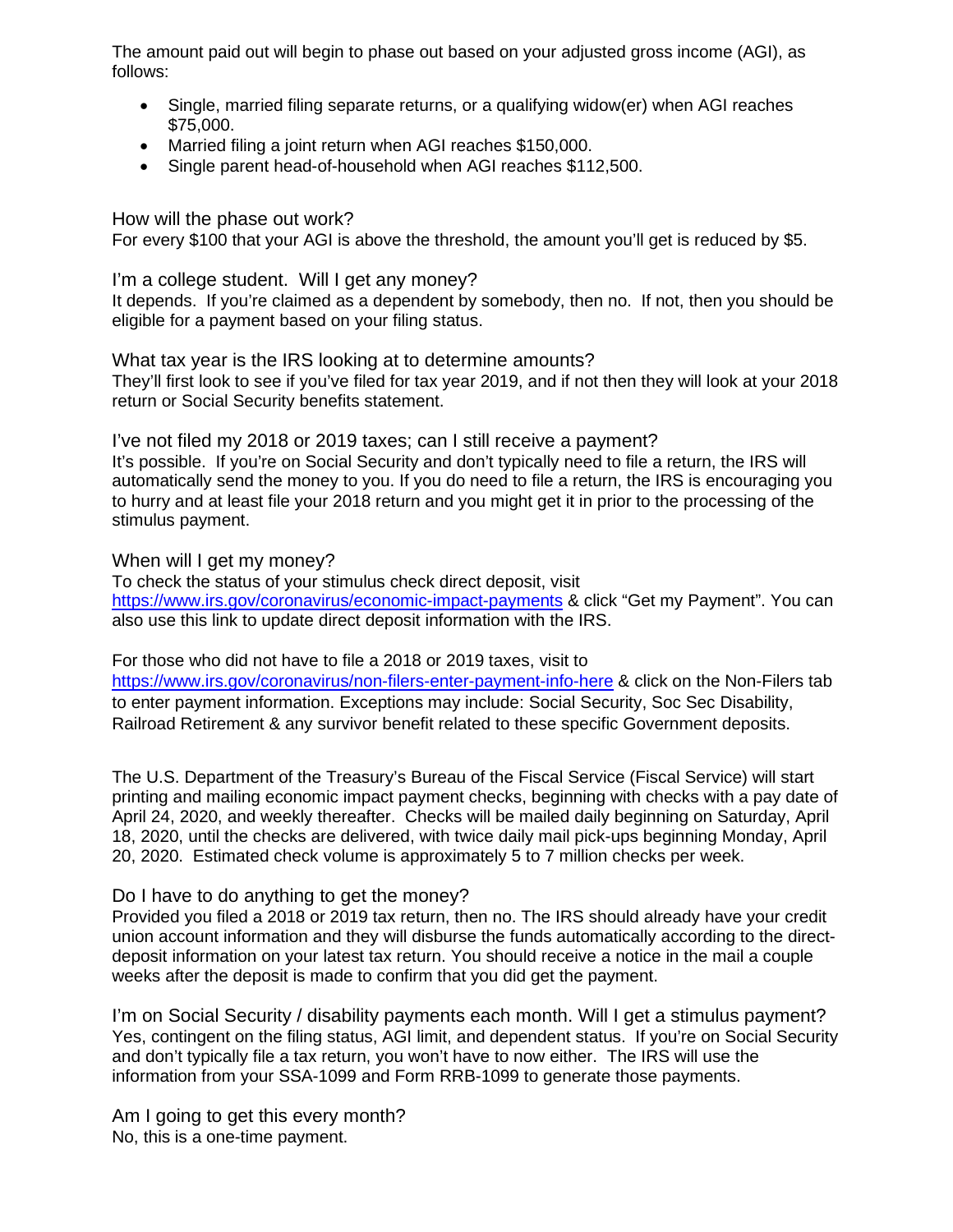My AGI level makes me ineligible for a payment, will I be able to get anything based on 2020 income?

This act put in place a tax credit for the 2020 tax year. Based on your filing status, dependents, and AGI for tax year 2020 you could see the credit as part of a refund.

How will getting this payment affect my taxes for 2020? This payment is not taxable and will not be taxable as income on your 2020 tax return.

What you need to know:

- A letter is mailed from the IRS to each recipient within 15 days after a Stimulus payment is made. It will give instructions on how the payment was made and how to report any failure to receive that payment.
- If the Credit Union rejected a Stimulus Check, you will be mailed a paper check to the address listed on the taxpayers 2019 (or 2018) return or address listed with USPS.
	- $\circ$  If the address has changed since last filing, you can update the address using the "Get my Payment" button on the IRS website. Or if you have not filed the 2019 taxes you can correct the address by filing.
- If the address or bank information has changed since the last tax filing, you can correct that using the "Get my Payment" button on the IRS website. Or by filing the 2019 taxes if they have not been done.
- The IRS will never call, email, or text the member about their payment. Watch for scams!
- If you typically pay into the IRS using some form of e-filing, you will need to update your direct deposit information using the "Get my Payment" button on the IRS website. The IRS will not direct deposit to accounts they withdraw from.
- At this time, we do not have instructions on how to handle if you feel you have been overpaid. It may be safe to not spend any monies you feel are overpaid at this time. An example would be the death of a spouse.
- We have a tentative update as to when Members receiving Social Security might receive their Stimulus check. You can check the status using "Get my Payment" button on the IRS website.

\*Social Security (SSA) benefits are projected to receive their Stimulus deposits by end of April.

\*Supplemental Security (SSI) benefits are projected to receive their Stimulus deposits by early May.

- $\circ$  If a Member is claiming a child under 17, then they need to file a "Non-filers" claim on the IRS website to claim the \$500.
- $\circ$  New SSA benefits from Jan 1<sup>st</sup> to present need to file a "Non-filers" claim on the IRS website if they have not filed 2018 or 2019 taxes.
- "Get my Payment" is updated once daily. There is no need to check it several times a day.

Get My Payment Status meanings: